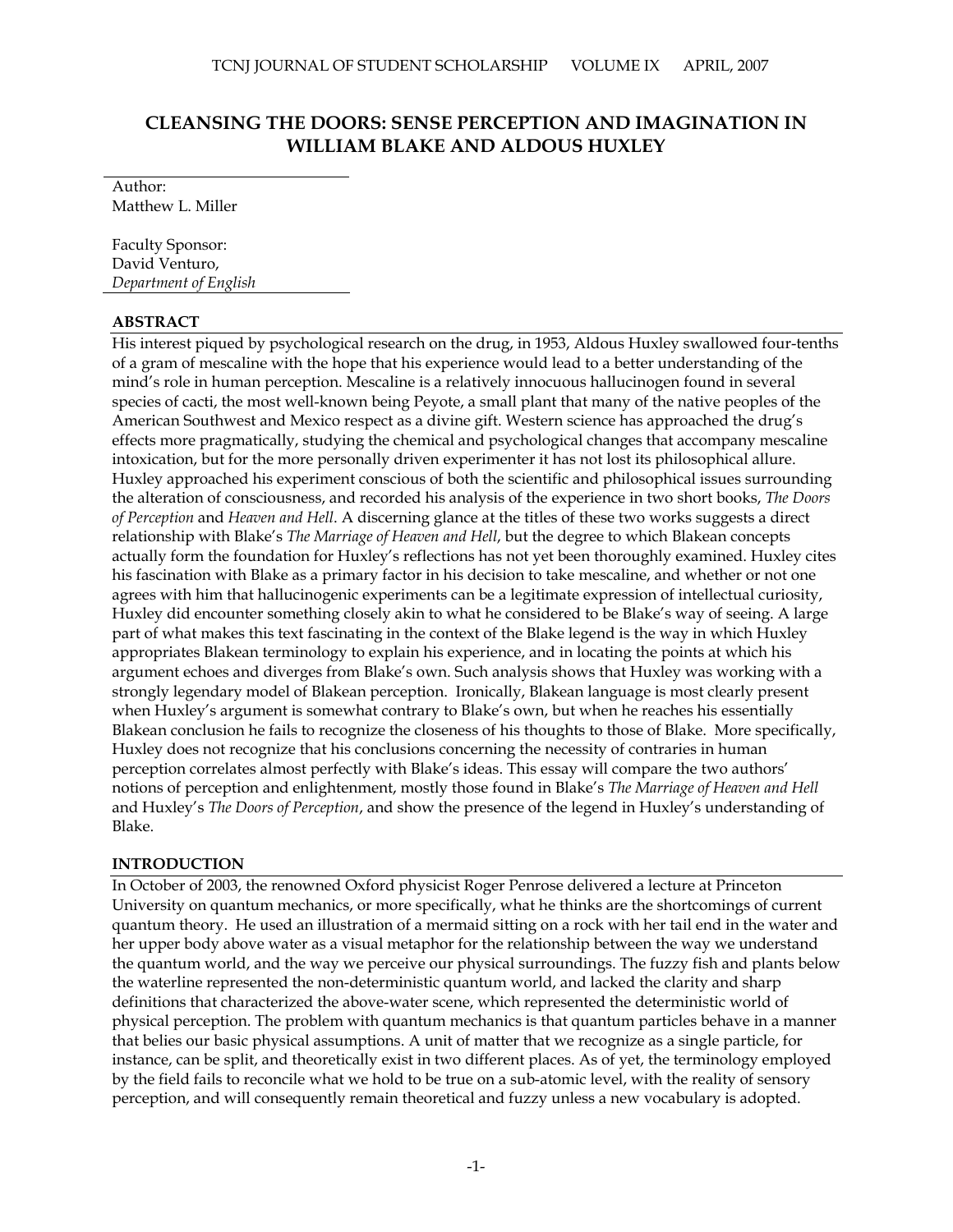Quite simply, there is a gap between the abstractions of theory and the concrete substantiality of experience, which quantum mechanics cannot yet adequately explain.

In his essay, "The Education of an Amphibian," Huxley employs a strikingly similar metaphor to describe the disparity between theoretical and sensory perception. "Whether we like it, or not" writes Huxley, "we are amphibians, living simultaneously in the world of experience and the world of notions, in the world of direct apprehension of Nature, God, and ourselves, and the world of abstract, verbalized knowledge about these primary facts" (15). Huxley employs the structuralist argument that all knowledge rests on a system of symbols that are intended to represent the "primary facts" of direct experience, but no matter how clever or complete those symbols are, they can never actually *be* the idea or object that they stand for. The difficulty with quantum theory then, is quite similar to the difficulties faced by philosophers trying to gain a deeper understanding of God, or the soul—one deals with a world too small for direct comprehension, the other with a world that is too large.

 For Huxley, immediacy of experience is essential for true, internalized learning to take place; unfortunately, the subjective element in each individual's construction of reality makes the transfer of experience from one person to another extremely difficult, if not impossible. The question in *The Doors of Perception* is whether or not the subjective boundaries of perception can be eclipsed temporarily to provide a glimpse into an objective enlightenment. Huxley begins similarly to the way a scientist would conduct an experiment, pragmatically describing the problem of human subjectivity and how he hoped mescaline would help him to transcend his normal, limited state. Subjective existence is described in fairly bleak terms: "We live together, we act on, and react to, one another; but always and in all circumstances we are by ourselves. The martyrs go hand in hand into the arena; they are crucified alone... Sensations, feelings, insights, fancies—all these are private, and except through symbols and at second hand, incommunicable" (12). Every individual is essentially an "island universe," arranging the world into personal sets of symbols and connotations, that are at once broad enough to be called a "universe" and at the same time severely bounded by an inability to move outside of oneself, and therefore an island.

Perception, then, is paradoxical, a limited infinity which Huxley attempts to reconcile by separating experience into two spheres, one which is inside, the other outside. The inside sphere refers to immediacy, that which can be understood first-hand, the personal segment derived from the greater objective reality which constitutes the outside. What is outside, be it subatomic matter, God, or another person's universe, lies beyond immediacy and can only be truly understood to the degree that it can be made to fit into the extant set of symbols. Moving beyond finite subjectivity into an infinite objectivity is a desirable goal for Huxley, but to do so requires the removal of the main eliminative agents that form consciousness—the mind and the self—a task that Huxley admits is most certainly impossible. Their role however, can be reduced, and even if he can never know exactly "what it feels like to be Sir John Falstaff or Joe Louis" (14), the personal universe can be expanded. "It had always seemed to me possible," writes Huxley, "that, through hypnosis, for example...or else by taking the appropriate drug, I might so change my ordinary mode of consciousness as to be able to know, from the inside out, what the visionary, the medium, even the mystic were talking about" (14). Mescaline, Huxley hoped, would be the appropriate drug that could help him to transcend the self and see the world without his usual filters on reality, that "the drug would admit [him] at least for a few hours, into the kind of inner world described by Blake" (14).

The question is, what defines Blakean perception, and why did Huxley admire it so deeply? Furthermore, are the ideas of the two authors consistent enough with one another that Huxley's experiences can be considered characteristic of Blake's inner world? One might begin by examining Huxley's belief in an objective reality that exists beyond human perception, a reality that can be accessed when the ego filters are eliminated. Blake sought to move beyond the meaningless distinction between subject and object, so there is a major divide between the two authors concerning the character of what is "out there." The processes, however, by which Huxley's island man can transcend his condition to a blissful objectivity, and Blake's myopic nature-worshiper could realize his own imaginative potential, are quite similar. In his early poem, *There is No Natural Religion,* Blake writes "He who sees the in-/finite in all things,/ sees God. He who/ sees the Ratio only/ sees himself only" (12), and in doing so makes two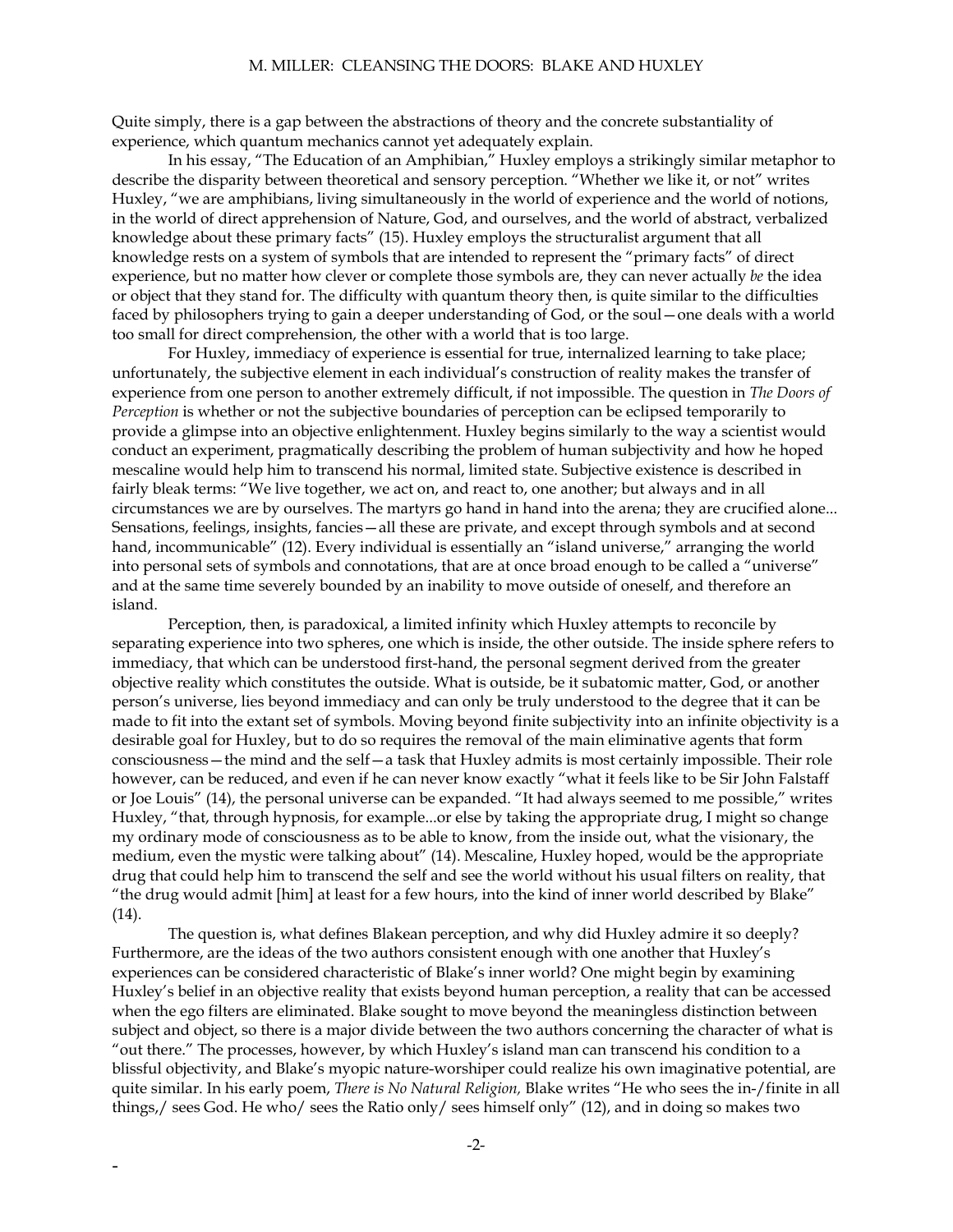assumptions that have already been shown to be of fundamental importance to Huxley. First, the idea that one can see either God or oneself in all things rests on the basic presumption that there are different levels of perception, one enlightened and the other limited. The second assumption is that the inability to achieve the enlightened state is a function of the ego and its need to package the world into a self-created set of symbols. Huxley and Blake share these assumptions, but disagree on the value of the outer world.

There are many peripheral correlatives between the two authors' works, but *The Doors of Perception* is especially convenient for comparative purposes because of its direct and conscious relationship to Blake. In order to divulge more thoroughly the textual, accepted fundamentals of Blakean thought, as well as Huxley's understanding of Blake, it is necessary to provide a brief overview of *The Marriage of Heaven and Hell*, Blake's most comprehensive philosophical poem and the text to which Huxley's work can be most appropriately compared. *The Marriage of Heaven and Hell* is a satiric parody of Emanuel Swedenborg's *Heaven and Hell*. Consisting of twenty-seven illustriously engraved plates, it represents Blake's rejection of the Swedenborgian model of good and evil, that holds human desire to be the source of all that is iniquitous. Drawing from a dogmatic reading of the Bible, Swedenborg writes, "it is plain from the first chapter of Genesis,—where it is said... 'God saw everything that He had made, and behold it was very good,'—and also from the primeval state of man in Paradise, that everything God created was good. And it is plain from the second state of Adam... that evil arose from man" (686). The logical extension of this mode of thought, that mankind's free will and creative abilities are curses rather than blessings, and should be restrained, is a notion that Blake found reprehensible.

The premise of Blake's rebuttal is that while free will and passive adherence to God's will may represent opposite forces in mankind, it is not morally superior to be governed by one and not the other—both are necessary in their opposition to one another. Beneath a depiction of the liberated soul rejoicing in the infernal flames, Blake writes on the third plate—"Without contraries is no progression. Attraction and repulsion, Reason and Energy, Love and Hate, are necessary to Human existence / From these contraries spring what the religious call Good and Evil. Good is the passive that obeys Reason Evil is the active springing from Energy" (77). The idea that contraries are the essence of human progression is central to Blake's thesis, and carries with it the fascinating intimation that the triumph of good over evil is not a desirable end, although this point has frequently been misinterpreted. Clearly the labels "good" and "evil" are being applied sarcastically to restraint and desire, as the necessity of both negates the worth of any absolute value judgment. Rather than creating moral distinctions, Blake's work deconstructs what Swedenborg considered evil, and finds it to be the soul of creation, and the primary source of vitality in human existence.

Blake's famous painting of Isaac Newton in which the mathematician is depicted in a hunched position, drawing painfully small diagrams with a compass, is his artistic representation of his disdain for the idea that the entirety of the universe can be explained through mathematical ratio. As previously noted, seeing the ratio will lead only to seeing the self, and a solipsistic perspective misses the infinite grandeur of creation. Likewise, Blake felt that Newton's notion of explaining the world through

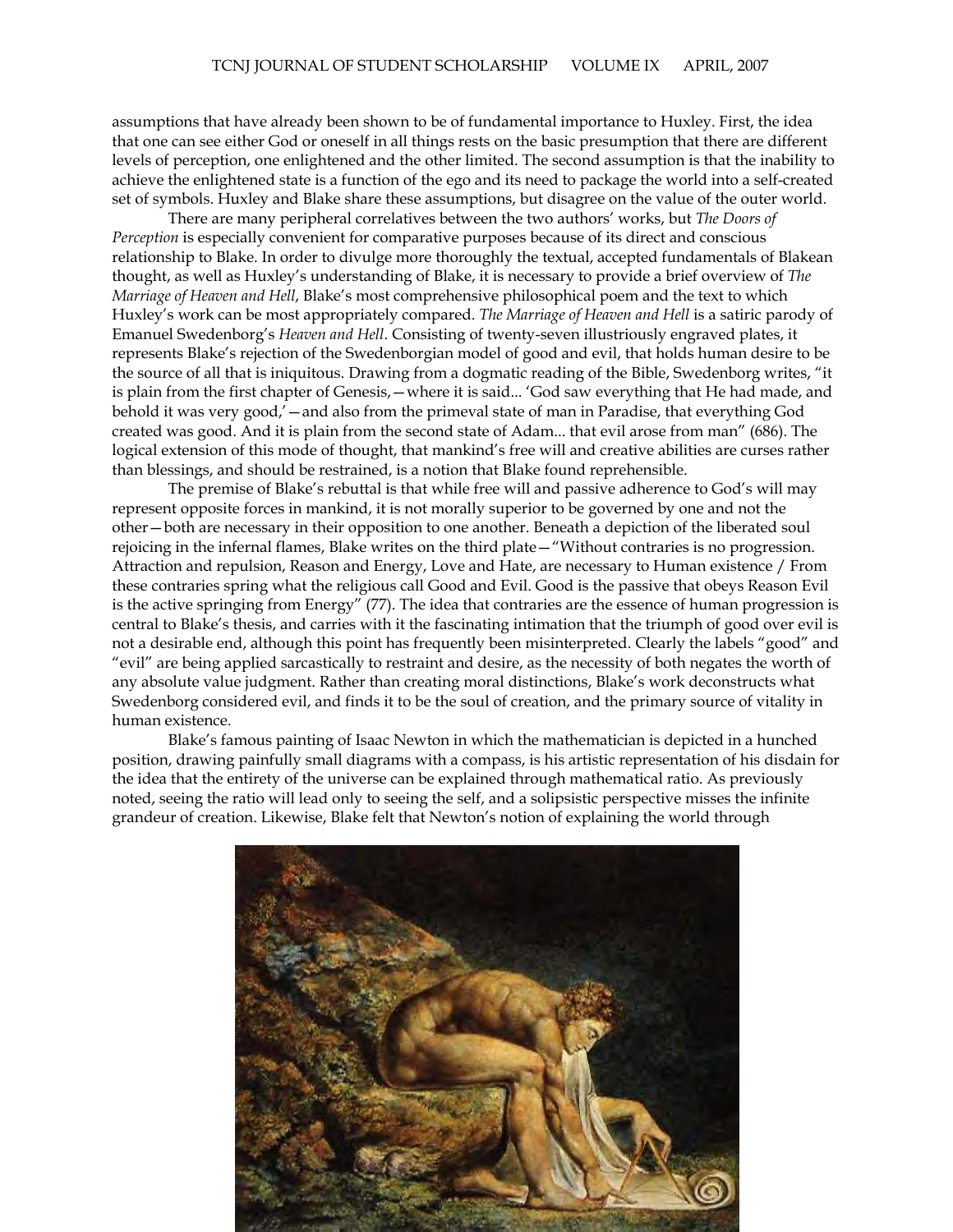mathematical theory was narrow, and the minute scope of Newton's focus is intended to look pitiful: Blake's Newton. Circa 1805

 A miniature version of Newton's compass reappears on the fifth plate of *The Marriage of Heaven and Hell* under the passage, "Those who restrain desire do so because theirs is weak enough to be restrained... and being restrained it by degrees becomes passive until it is only the shadow of desire" (79). Passivity is always negative in Blake, as it implies a manner of receiving rather than creating, or reception rather than perception. Newton's adherence to ratio and Swedenborg's belief in the morality of restraint are joined as finite, and limiting, contraries to

man's infinite desire for life and creation. When man's natural creative energy is suffocated and replaced by reason or nature worship, he becomes a mere shadow, and like Huxley's island universes, will wallow in self-absorption, having no choice but to view everything through a pre-existing and narrow set of symbols.

 Even though Blake positions himself on the side of Hell and is, at times, contemptuous towards his contrary, he would not make the mistake of trying to eliminate it. It is important to note that much of *The Marriage of Heaven and Hell* is written sarcastically, from a narrative perspective that is not Blake's own; he is writing to establish the infernal side of the contrary set of reason and energy, so it is easy to confuse Blake's attempt to demonstrate with an attempt to convert. Reason and Energy are contraries, and as such are dependent upon one another. "Two classes of men are always upon the earth," explains Blake, "& they should be enemies; whoever tries to reconcile them seeks to destroy existence" (90). The symbiotic conflict between these two classes of men is also an internal conflict within every individual, and is symbolized on plate sixteen in Blake's discussion of the "prolific" (energy) and the "devourer" (reason/ratio). The relationship between the two is the perfect model of Blakean contraries, as the two are entwined in an interminable state of conflict in which the prolific perpetually creates in the immediate media of life and energy while the devourer deadens his creations by imprisoning them in a system of symbols. The creative force of the prolific was a destructive force according to Swedenborg, and Blake's apparent exaltation of the prolific over the devourer is his attempt to rebalance the contrary. It is important not to confuse the ostensible polarity of this passage with Blake's deeper message, since oppositional forces are dependent upon one another, and the glorious prolific "would cease to be the prolific unless the devourer as a sea received the excess of his delights" (90). In a more practical sense, the pure creation that takes place beyond the level of symbolized knowledge, or even in spite of it, requires its less virile contrary as a vessel of expression, even if that vessel obscures meaning with symbols.

What is removed by the vessel, however, can be restored by a perception that transcends symbols and encounters the idea immediately. By arguing that mortal creation takes place on some level beyond finite perception, Blake is making the weighty claim that human perception can also exist on an infinite, or even divine, plane. This claim is in direct contention with the dogmatic vision of the Swedenborgian devourers of the world, who hold sacred the separation of man and God. Blake addresses his critics, asserting, "some will say, Is not God alone the Prolific? I answer, God only acts & Is, in existing beings or Men" (90), and in doing so exposes a flaw in Swedenborg's reasoning: if all of God's creations are good, and man is God's creation, is not man's desire also created by God and therefore good? That man is the possessor of infinite desire, and can conceive of a God, is proof enough for Blake that there is a portion of God in man because nothing infinite could be contained by something that is solely finite.

Most people operate only on the finite level, believing in the totality of their own created forms, but for humankind to reach its full creative potential it must regain contact with the infinite. Blake describes this process in the apocalyptic vision found on the fourteenth plate from which Huxley extracts the title *Doors of Perception*: "The ancient tradition that the world will be consumed by fire at the end of six thousand years is true, as I have heard from Hell, / For the cherub with his flaming sword is hereby commanded to leave his guard at the tree of life, and when he does, the whole creation will be consumed, and appear infinite. and holy whereas it now appears finite and corrupt. / This will come to pass by an improvement of sensual enjoyment. / But first, the notion that man has a body distinct from his soul, is to be expunged; this I shall do, by printing in the infernal method, by corrosives, which in Hell are salutary and medicinal, melting apparent surfaces away, and displaying the infinite which was hid, / If the doors of perception were cleansed every thing would appear to man as it is, infinite  $-$  / For man has closed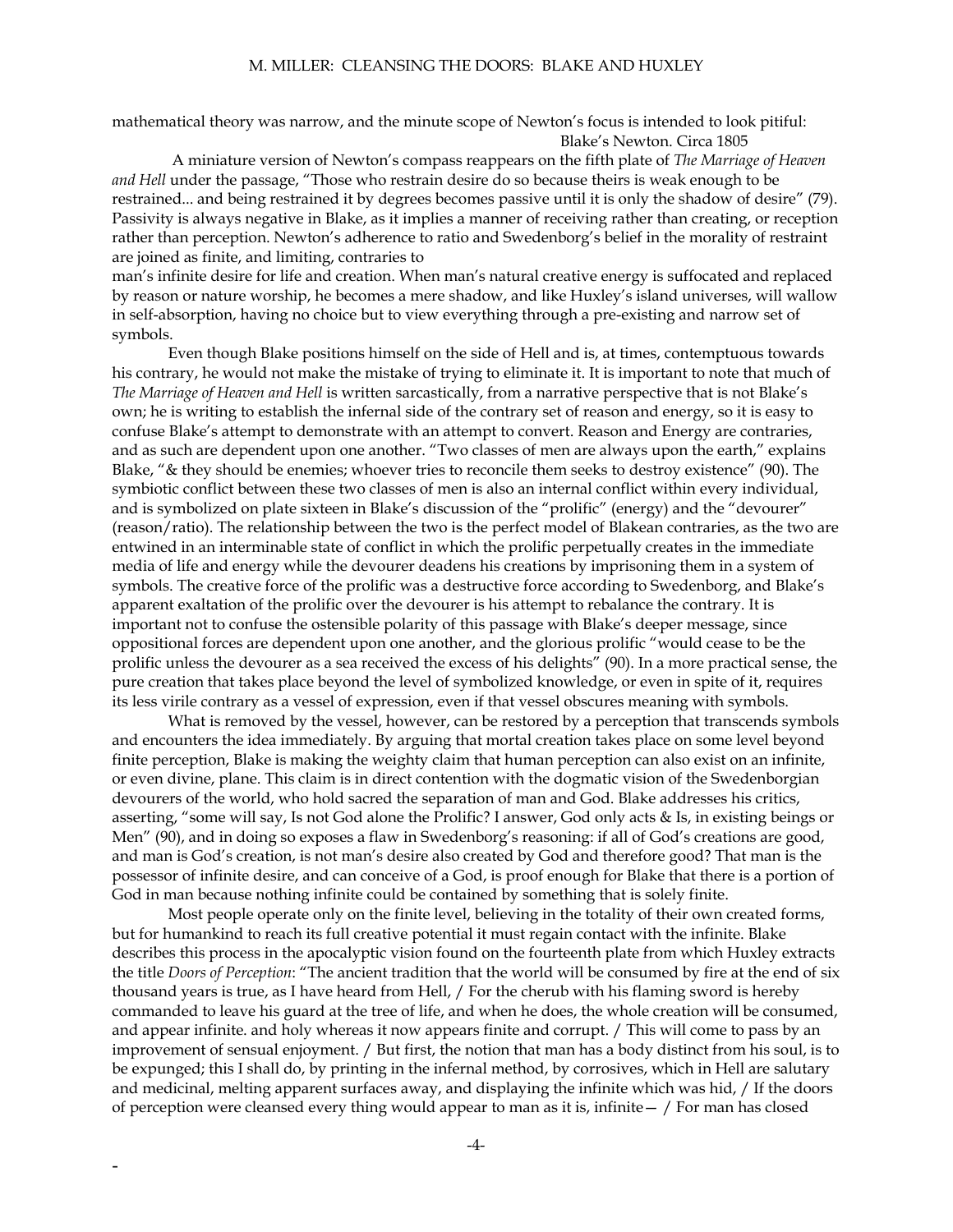himself up, till he sees all things through narrow chinks of his cavern" (87-88). To recapture the infinite, man must be willing to leave behind his self-created, restraining system of symbols, because to adhere to such a code is to wallow in the ratio. Such self-absorption leads to a secondhand existence in a cavern of restraint, a condition which man should strive to rise above, as it prevents him from seeing that portion of the infinite which exists in all things, or more appropriately, exists within every mind and can be used to perceive all things. To cleanse perception then, is to destroy the subjective and limiting cavern, whose walls are built by the ego, and reveal the infinite through creative vision. In *A Vision of the Last Judgment*, Blake captured the difference between imaginative and unimaginative perception by noting two separate manners of describing the sun: one could say that the sun is a flaming disk that looks rather like a guinea, or one could see the sun as the heavenly choir singing hallelujah. The guinea sun, as Northrop Frye has pointed out, is only a lowest common denominator that merely abstracts a plain physical description, and in doing so, constricts the sun to that one way of being seen. The Blakean comparison to the heavenly choir, however, sees the sun imaginatively rather than physically, and invites a degree of play to the symbol which the unimaginative mind tried to eliminate. The distinction here is not unlike that which Coleridge drew between the fancy and imagination in his *Biographia Literaria*.

To summarize the preceding points, Blake saw human perception as a limited sliver of a possible imaginative paradise of vision; symbols and forms are the results of an eliminative creation, in which the mind turns into a filter for the purpose of creating a manageable, but stale inner world. When the sense of self is allowed to assert itself, it fortifies the barrier between subject and object, until the dead landscape is accepted as the whole of creation, and any conception of the infinite is lost. To see only the self instead of the infinite is confining, and turns one into a devourer who "only takes portions of existence and fancies that the whole" (90). Diminishing the role of the ego in perception frees the mind through the elimination of the self/other, subject/object dichotomy, and thus reveals the infinite potential of a perception that creates rather than accepts. When man sees himself and the whole of creation as infinite he will recognize the necessity of contraries, and with this recognition will transcend the dogmatic vision of good and evil that is disseminated by the corrupt religious. The religious notion that good can, or should, vanquish evil is for Blake incorrect and he is careful to separate the teachings of the clergy from those of Christ for whom he had the utmost respect. As an enlightened man, Christ understood the presence of the infinite, and concerning the all-important contraries, desire and restraint, "Christ did not wish to unite but to separate them, as in the Parable of sheep and goats! & he says I came not to send Peace but a Sword" (90).

 Huxley had gathered from his research on the drug that mescaline would help him to relieve himself of the ego and its limits on perception, and he also knew that this would move his own world closer to that envisioned by Blake. He had, however, expected Blake's world to be different from what he found it to be. Because Blake was a visionary mystic who claimed to have conversed with angels and to have seen cities made entirely of gold—and because these claims were frequently taken to describe objects that he found in the landsape—Huxley expected his diminished ego to reveal a world of hallucinogenic splendor. Dismissing his pre-existing conception of what his experience would be, Huxley writes: "But what I had expected did not happen. I had expected to lie with my eyes shut, looking at visions of many-colored geometries, of animated architectures, rich with gems and fabulously lovely... trembling perpetually on the verge of ultimate revelation" (14-15). It is important that Huxley was able to deflower himself of his own expectations because they represented an intellectual, and therefore selfish form, and stubbornly to force his experience into this mold would be counterproductive. In his altered state Huxley found that the inner world which he had expected to be extraordinarily transformed was of little importance compared to what existed beyond himself. The "slow dance of golden lights" and "sumptuous red surfaces swelling and expanding" that Huxley saw with his eyes closed were "cheap" and not especially revealing. "It's as though one were below decks on a ship," he responded when asked about his visions, "A five and ten cent ship" (44).

The below decks of the ship is comparable to Blake's cavern, the shapes and patterns being selfcreated, and existing in a subjective realm that forges a place within the greater infinity of the world "out there." What was important, Huxley realized, was the change that took place "in the realm of objective fact. What happened to [his] subjective universe was relatively unimportant" (Huxley, 16). Basically, Huxley experienced a Blakean diminished ego, but understood and described his experience in distinctly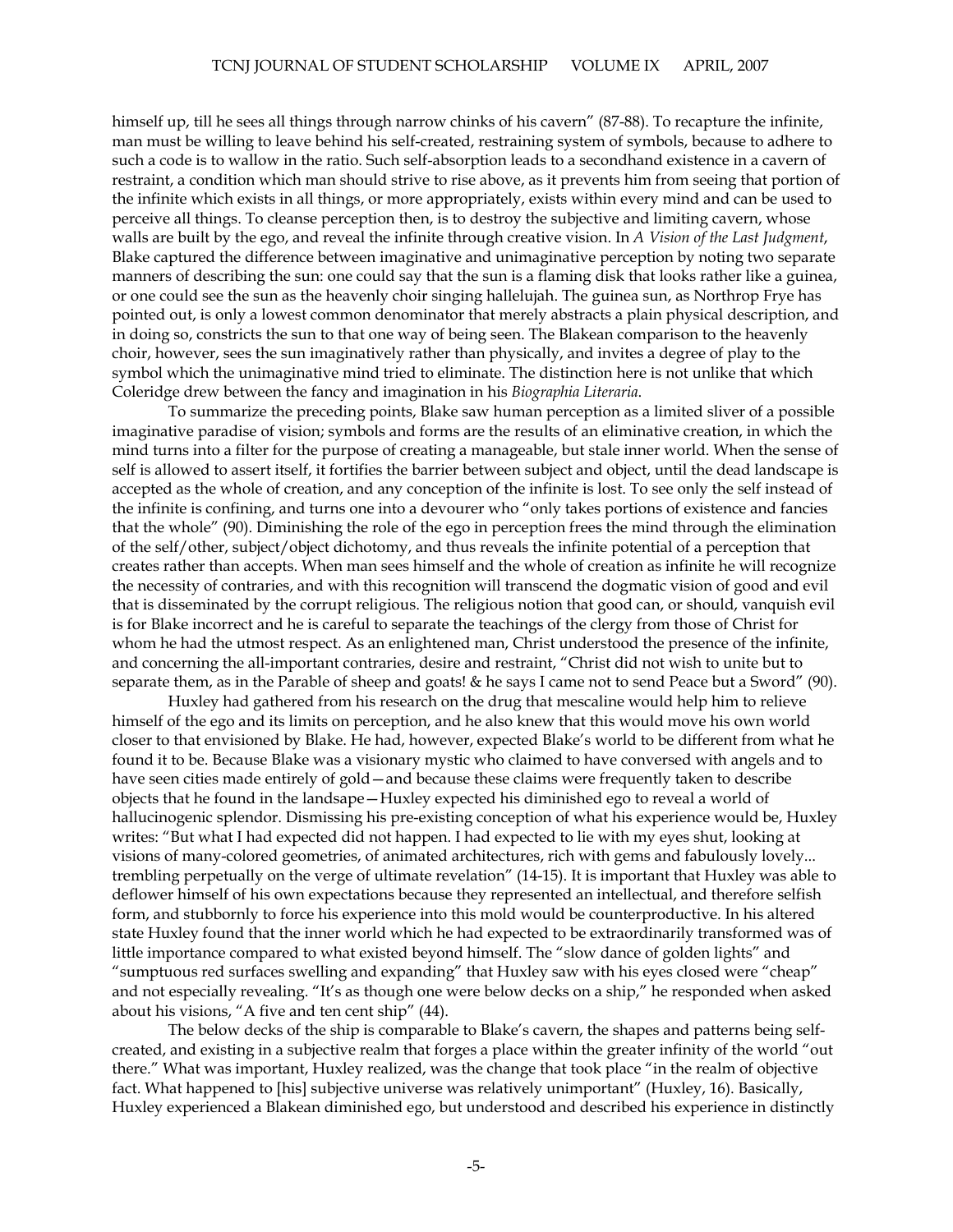#### M. MILLER: CLEANSING THE DOORS: BLAKE AND HUXLEY

non-Blakean terminology. He realized that the change in how he perceived the outside world was a product of his own vision, but he saw that vision as a means of *finding* something new, rather than a process of *creating* something new. The importance of the inner world was reduced because Huxley was experiencing for the first time what he had previously only been able to read about. Significance is usually a function of personal attachment in the sense that the significance of objects and events is variable; assigning significance is a way for the self to impose itself on the outside world, as what is deemed important is done so based on its position relative to the self and its preferences and preconceived notions. Subjectivity is marked by such judgments which by their very nature must be selfish, so it follows that moving into the objective realm is not, as some would expect, the same as having one's judgments be invariably correct, but to cease making judgments in the first place.

The experience of seeing independent of selfish values naturally brought Huxley to a contemplation of how subjective judgment functions, and to what extent a symbol can ever truly capture the idea or object that it is supposed to represent. Language is mankind's most pervasive symbol, and as an author, Huxley must take it at least somewhat seriously despite his skepticism regarding the transfer of information between people. "Most island universes," he writes, "are sufficiently like one another to permit of inferential understanding or even of mutual empathy or "feeling into... But in certain cases communication between universes is incomplete or even non-existent" (13). For communication to take place, two people must share a symbol, whether it is a word that carries the same definition and connotations for both parties, a formula that is mutually understood, or an event that has a similar significance and value in both universes. Symbols are an imperfect way of capturing the purity of experience, but until human beings become telepathic there is no better way to transfer information. The idea is similar to Derrida's discussion of structure, sign, and play, particularly his paradoxical argument that language can only be deconstructed using language. For that matter, any deconstruction has to make use of the very thing that it is hoping to deconstruct because no workable vocabulary can be found outside of that structure.

Huxley is appropriately ambivalent concerning the utility of language, explaining that "every individual is at once the beneficiary and the victim of the linguistic tradition into which he was born—the beneficiary inasmuch as language gives access to the accumulated records of other people's experience, the victim in so far as it confirms him in the belief that reduced awareness is the only awareness" (*Doors,*  23). Knowledge conveyed only through language is incomplete, but with the full involvement of both the writer and the reader, or the speaker and the listener, words can trigger a sense of the immediate and transfer the true meaning behind the symbols.

To understand another person's words is only half of understanding, and it is important to remember that language is not the thing itself. This stance again places Huxley in alliance with Blake who found language glorious, but believed that to use it as a substitute for an actual signified meaning would be to dwell in the finite. Blake held dogmatic religion to be the supreme perversion of language, as a usurpation of its status as a pure intermediary, and a denial of the infinite on a grand scale. Long ago "The ancient Poets animated all sensible objects with Gods or Geniuses, calling them by names and adorning them with the properties of woods, rivers, mountains... and whatever their enlarged & numerous senses could perceive" (85). The words of the ancient poets were virile, as they "animated" rather than described, and their language was directly linked to their senses. Eventually the learning of the ancient poets became a "system... which some took advantage of and enslav'd the vulgar by attempting to realize or abstract the mental deities from their objects; thus began priesthood" (Blake, 11). A system relies on reason, selfhood, and a strict adherence to plain, sensory data, and leads to language that is ultimately binding rather than illuminating, such as the previously noted description of the sun as a flaming guinea. Any such attribution of immovable characteristics deadens an image; language that suggests infinite possibilities, like the words of the ancient poets or Blake's description of the sun as the heavenly choir, will animate an image. Dogma fails to recognize the structural gap between its own system of symbols and the things they stand for by making language an end in itself instead of a means to suggesting a greater potential vision. Unlike the ancient poets who sought to animate objects and convey the infinite in all things, the priests hid the truth of experience in a complicated system—"thus men forgot that All deities reside in the human breast" (Blake, 85).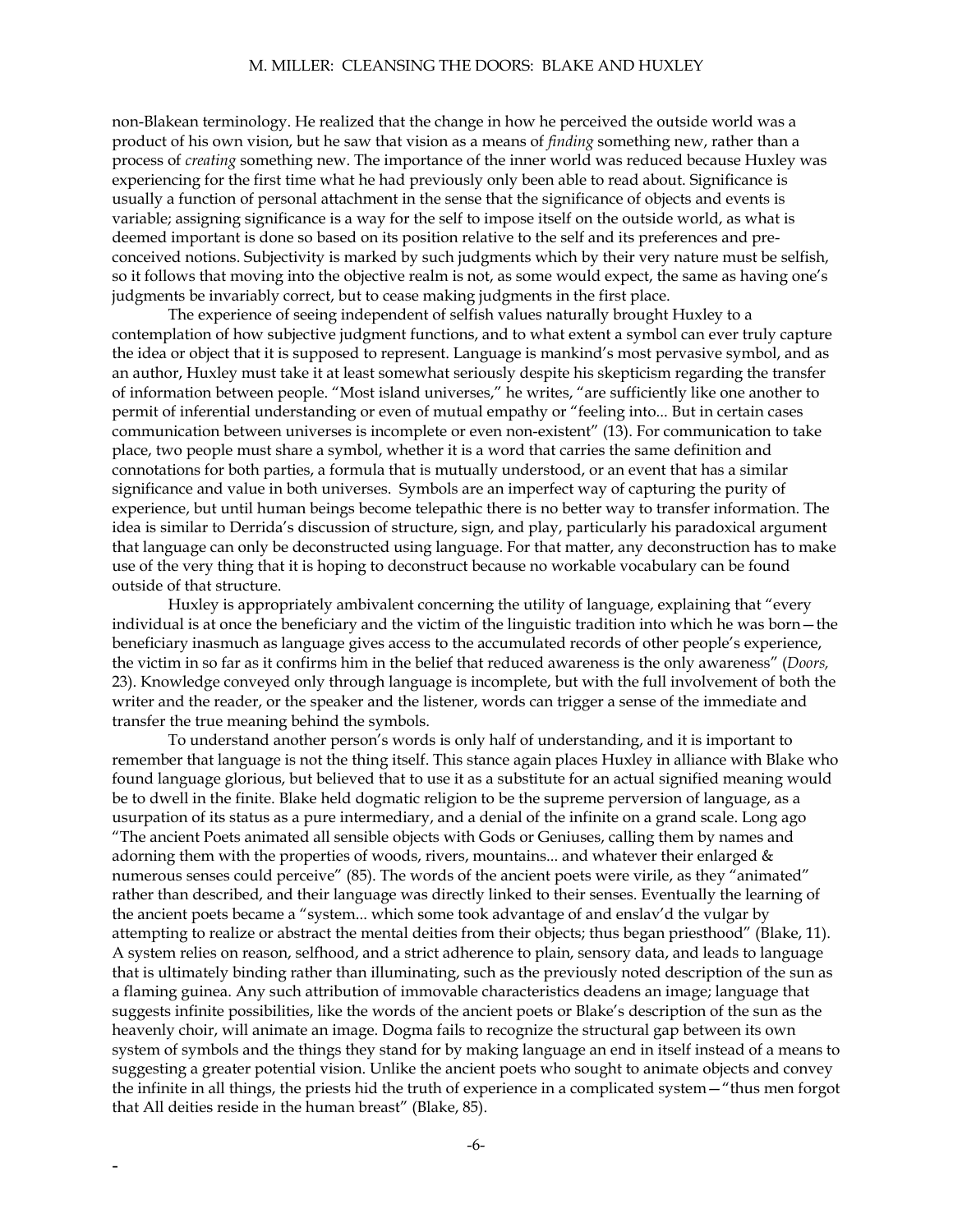At its best, literature can be a beautiful expression of experience, glowing with the presence of the infinite, but at its worst it is formulaic and bland and can actually function to deny the very thing that it aims to express. Blake's conception of declining meaning in language is extended by Huxley in *The Education of an Amphibian*, in which he offers commentary on an experiment conducted by F. C. Bartlett. Several subjects were asked to read a passage from Emerson and an American Indian folk tale and then to recount what they had read. When the passages were retold, the accounts were notably stale. "All that was fresh and original in the essay and the story tended to disappear. Slaves to the *clichés* in which they habitually expressed themselves, the subjects had changed what they had read into the likeness of their own familiar notions as embodied in the language of their class and culture" (*Amphibian*, 12). The linguistic tradition is again both a liberator and captor, because it gave the subjects material to learn from and a vehicle to express themselves, but it is unfortunately easy for the beauty of language to fade into a system and lose its power. To give a present-day example, someone who watches too much television is likely to pick up the affectations or verbal tics of the popular characters until their conversations are really only empty shells, bereft of concrete experience: responses are pre-packaged and catch-phrases are deployed whenever convenient. The focus becomes the finite forms that the self uses to filter imaginative reality, and the awareness of the infinite grows dim.

After several hours, Huxley left the house and traveled to the World's Biggest Drug Store, where he leafed through volumes of artwork and came to the conclusion that painted representations of the infinite, just like verbal representations, are limited. Reflecting on Van Gogh's "The Chair," Huxley recognized that the way in which Van Gogh perceived of the chair was similar to the way Huxley himself was beginning to see the world. To transfer this way of seeing onto canvas, however, "was a task to which the power even of genius proved wholly inadequate" (*Doors,*28). The chair was not the chair of ordinary perception, but like a word or a formula, it was still a symbol and as such it could only ever suggest the infinite. Van Gogh and other gifted artists who shared the ability to see things in their true nature are, in the Blakean sense, infernal. To print in the "infernal method," is to use corrosives, to erode rather than reinforce the surface of an object, and in doing so reveal "the infinite which was hid."

In the Memorable Fancy on the fifteenth plate, Blake visits a printing house in Hell and sheds further light on the process of infernal creation. The printing house is divided into six chambers: "In the first chamber was a Dragon-Man, clearing away rubbish from a caves mouth" (88); in other words, he is preparing the senses for a cleansed perception by removing the ego's "rubbish" (Bloom, *Interpretations* 16). The second chamber holds a Viper, representing the devourer, wrapping itself around the cave and placing stones around the perimeter to limit its capacity. The Viper of course, is missing the point, and even though he thinks that he is successfully restraining energy, his concept of space and limitation is only a ratio, and inside the third chamber is an Eagle who is flapping his wings and expanding the Viperbounded cave to infinite proportions despite its spatial limits. A further clue to understanding the third chamber is provided in one of the Proverbs of Hell in which Blake writes, "When thou seest an Eagle, thou seest a portion of Genius; lift up thy head!" (83). The giant Eagle is assisted by Eagle-like men, who represent artists like Blake or Van Gogh who make up the human portion of genius. In the fourth chamber are "Lions of flaming fire raging around & melting the metals into living liquids" (88), in a symbolic victory of desire over restraint. Again the Proverbs of Hell provide useful insight, as lions are established opposite the fox as emblems of the prolific. Two proverbs set up the relationship specifically: "The fox provides for himself, but God provides for the Lion" (82), and "If the Lion was advised by the Fox, he would be cunning" (84). The word "cunning" is used several times in *The Marriage of Heaven and Hell,* each time in relation to the devourer, who like the Fox, is content in a selfish world apart from the divine presence. The metals that the lions are melting down are the same systematic stones that the restraining Viper had placed around the cave, and in doing so the lions are returning them to their true and pliant state which the "Unnam'd forms" residing in the fifth chamber cast into the expanse, where they are received by men and molded into books and presumably other forms of expression such as paintings, or sculpture.

 As Huxley recognized, the process of creation can never be more than partially cleansed, since both conceptualization and creation must take place within a manageable form. Some artists with especially cleansed perceptions can powerfully suggest the infinite, and according to Huxley, "The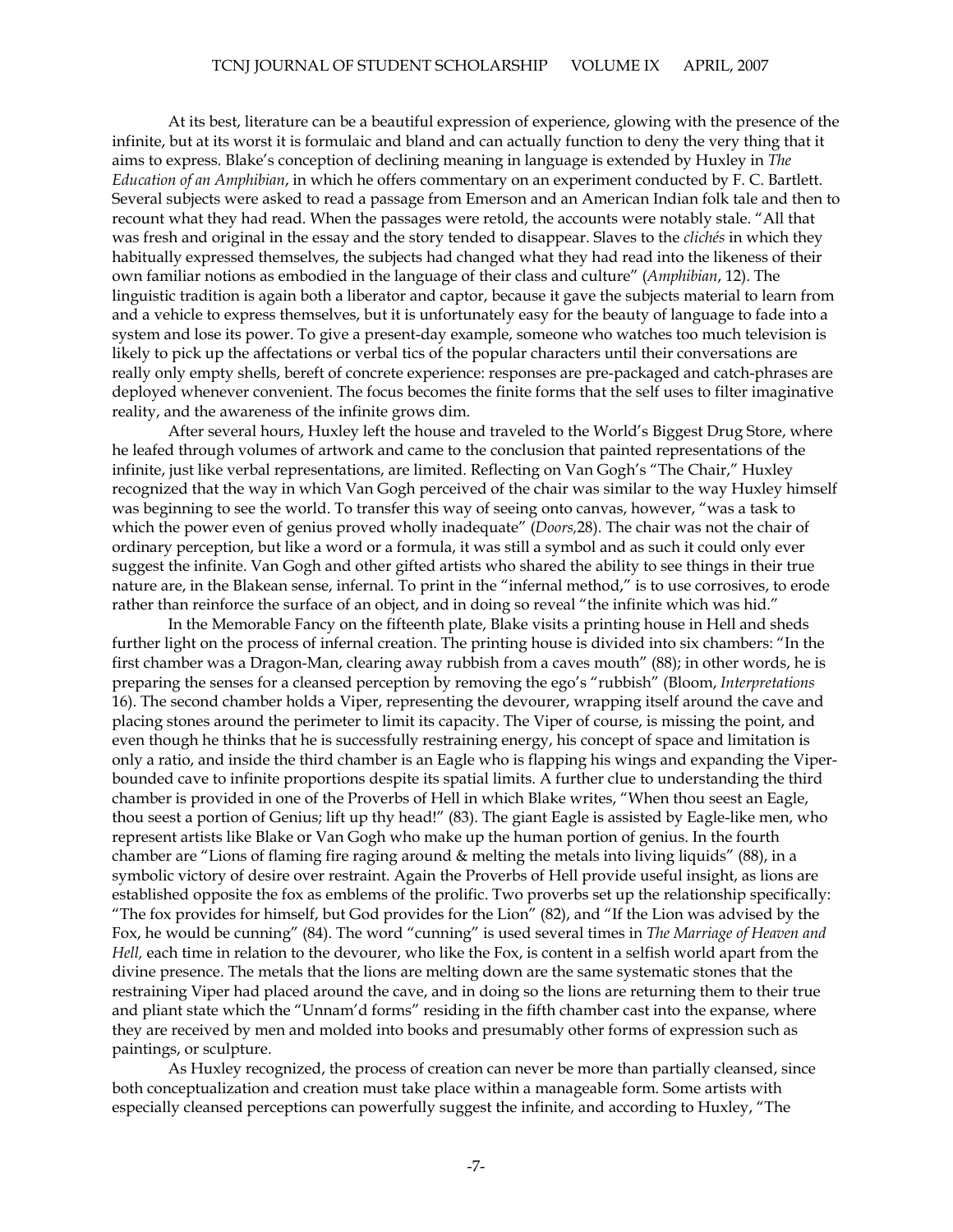nearest approach to this... would be a Vermeer" (*Doors*, 38). Huxley considers Vermeer to be the greatest painter of human still lives, "For that mysterious artist was trebly gifted—with the vision that perceives the Dharma-Body as the hedge at the bottom of the garden, with the talent to render as much of that vision as the limitations of human capacity permit, and with the prudence to confine himself in his paintings to the more manageable aspects of reality" (38). That manageable portion is the all-important Not-Self, the portion of a person which functions without prejudice or imposition. When Vermeer painted a girl, for instance, he insisted that she be a girl (as opposed to an apple, a doll, or a cherub) but would not allow her to act girlishly. "They might sit or quietly stand but never giggle, never display *self*consciousness... never flirt, never love or hate" (39), because by doing these things they would become themselves and stop being their Not-Self, which is the essence of the image. Even the gifted Vermeer could only find the infinite when it was clearly manifest, and so revealed that "the doors of his perception were only partially cleansed" (39).

"This is how one ought to see," Huxley repeated several times during his experiment, "how things really are" (34). In normal perception, the ego forces the brain to be aware that it is part of a selfconscious being whose primary concern is physical survival. Consequently, utilitarian objects and ideas appear significant while those of less immediate use seem unimportant. While on mescaline, Huxley found himself less inclined to worry about practicality, and was content to sit and stare at the folds of his trousers, or to contemplate the glowing significance of a painting. Even his concern for time disappeared almost completely; when his investigator asked how he felt about it, he replied simply, "there seems to be plenty of it" (31). The problem with his cleansed perception was that he could have spent days simply looking at these "things the way they ought to be" (34) and been perfectly content. "Just looking," he recalls, "just being the divine Not-self of flower, of book, of chair, of flannel. That would be enough" (35). There are, of course, needs that would not be fulfilled if he were to stare at his chair for eternity, and the thought that his cleansed perception would prevent him from being a productive member of society haunted his experience. "What about human relations? In the recording of that morning's conversations I find the question constantly repeated... How could one reconcile the timeless bliss of seeing as one ought to see with the temporal duties of doing what one ought to do and feeling as one ought to feel?" (Huxley, 35). The question of how to reconcile the mescaline state with the productive state is the climactic problem in *The Doors of Perception*, and leads Huxley to a discussion of contraries, during which, oddly enough, he does not directly invoke Blake despite the strikingly Blakean nature of both his question and conclusion. In contrast to his nearly constant presence throughout the rest of the essay, Blake's almost complete absence at this critical juncture suggests that Huxley may have misunderstood Blake's infernal voice to be the voice of Blake himself.

Mescaline, as a means of cleansing perception has its worth, but after praising the drug and the experience, Huxley is careful to qualify that his altered state was still only a partial cleansing and should not be confused with enlightenment. There are two poles—for lack of a better word—to human perception: on one side is heightened contemplation stemming from an awareness of the infinite, on the other is the belief in the totality of finite forms and systems. Clearly Huxley agreed with Blake that seeing the infinite is seeing truth. He also agreed with Blake that the ideal in perception does not forsake the finite pole, although Huxley does not recognize their agreement on this point. Mescaline allowed Huxley to experience contemplation at its height—"At its height, but not yet in its fullness. For in its fullness the way of Mary includes the way of Martha and raises it, so to speak to its own highest power" (41). The word "fullness" suggests a multidimensional realm as opposed to the one dimensional measurement of "height." The problem with mescaline is that it "opens up the way of Mary, but shuts the door on Martha" (41). To move past height and into fullness, the contrary poles of perception must be married, not in the sense that they are blended into one moderate consciousness, but in the sense that both must be accessible. Higher level contemplation would be useless without the necessary symbols and systems to interpret the experience. When those same symbols and systems are confused with solid representations of some concrete thing, however, they also become worthless.

A textual, rather than legendary, reading of Blake leaves no doubt that he was arguing the same point as Huxley, that both poles are necessary for human progression, but on this point the legend has traditionally polarized Blake on the side of his devils. In the work of Cunningham, Gilchrist, Ellis, and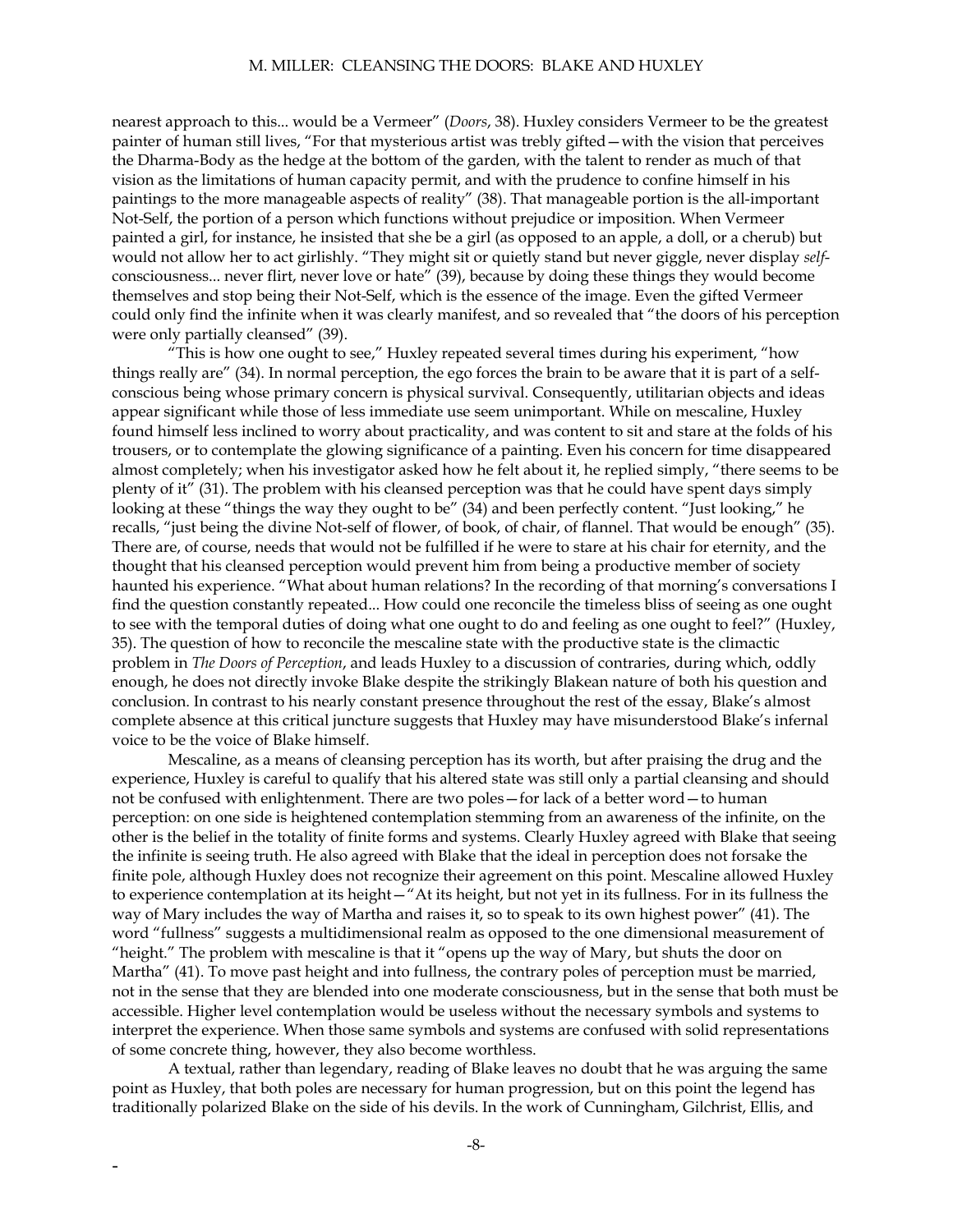Yeats, the emphasis was always on Blake seeing things differently, or on the exceptional aspects of Blakean vision. He was always an exile from the world of "normal" perception. The vision that is ascribed to Blake is, by his own terminology, infernal, and as such is a natural extension of the antinomian appraisal of Blake that led Frederick Tatham to burn his manuscripts. "The traditional misinterpretation," according to Harold Bloom, "with its distinguished lineage… holds that Blake's reading is an antinomian one" (Bloom, *Interpretations* 9). The specific "reading" being referred to is the short interpretation of Milton's *Paradise Lost* found on the fifth and sixth plates, but the point applies to the broader argument as well. Geoffrey Keynes, for instance, argues matter-of-factly that Blaked placed "Imagination above Reason and so seemed to upset what is usually regarded as the foundation of the doctrines propounded by his predecessors" (Keynes, ix). As previously mentioned, Blake's intention was to present the contrary to Swedenborg and other conventional thinkers, so he writes mostly from an infernal point of view, but he did not intend for this perspective to be regarded as a moral superior to its opposite. *The Marriage of Heaven and Hell* is a satire, blatantly ironic and often funny, so it is of utmost importance to be able to separate those times when Blake is writing as a devil from those times when he is writing candidly, as Blake. When the proper distinction is made, it becomes clear that Blake is not condoning energy with no restraint, nor an awareness of the infinite with no base in the finite, in society or the individual. It is crucial that in Hell's printing house the Viper, who represents restraint and places restrictive stones around the cave, is as important to the printing process as the symbols of creative genius, for it is the Viper's stones that are eventually melted by the lions and turned into true knowledge. Blake states his case quite clearly at times, writing in his initial set of assumptions "without contraries is no progression" (77), and again while describing the relationship between the creative genius and systematic restraint when he explains that "the prolific would cease to be prolific unless the devourer as a sea received the excess of his delights" (90). The prolific is certainly glorified in comparison to the devourer, but only because Blake is consciously creating a contrary to the prominent Swedenborgian ideology, which needed no further reinforcement.

Gifted as he was in the art of interpretation, Huxley fails to comprehend the extent to which his argument has taken a Blakean form, otherwise he surely would have made at least a passing mention of the heavy emphasis that Blake placed on the necessity of both contraries. After using Blake's phrase as the title of his work, and analyzing his experience through a Blakean lens, it seems odd that Huxley would retreat from Blake's terminology at the very point at which Blake's influence should have been most resonant. Apparently, Huxley allowed himself to become entangled in the legend and in the remarkable nature of Blake's argument, thereby missing its true depth, as Keynes and others did as well. In the entire discourse on contraries, Huxley mentions Blake only once and he does so in a strictly polar citation: "'I have always found,' Blake wrote rather bitterly, 'that Angels have the vanity to speak of themselves as the only wise. This they do with a confident insolence sprouting from systematic reasoning'" (Huxley, 77). Blake's criticism here is not of systematic reasoning in and of itself, but of a limited existence that relies solely on systems and loses touch with the infinite. The same passage (found on the twenty-second plate) that Huxley cited actually goes on to explain the real problem with Swedenborg's work, that "He conversed with Angels who are all religious, & conversed not with Devils who all hate religion" (Blake, 128): one would be similarly unenlightened if he or she had contact only with devils.

The proverbs of Hell are a tribute to unrestrained desire, and while some are sagacious and useful, others stand as a warning against forsaking reason for energy, the most poignant of which is "Sooner murder an infant in its cradle than nurse unacted desires" (Blake, 116). Despite his apparent misprision, Huxley actually elucidates Blake's thesis quite effectively, writing that "Systematic reasoning is something we could not, as a species or individuals, possibly do without. But neither, if we are to remain sane, can we possibly do without direct perception, the more unsystematic the better" (77). Despite the fact that Huxley possessed an extraordinary ability to understand and appreciate artwork of many genres, or maybe because he had such a vast body of knowledge, it is not surprising that he could have fallen into the traditional misreading of Blake. Huxley's awareness of Blake extended beyond Blake's texts into the realm of legend, where Blake is usually placed strictly on the side of his devils. Quite simply, the Blake legend asserted itself in the form of the antinomian reading which has proven to